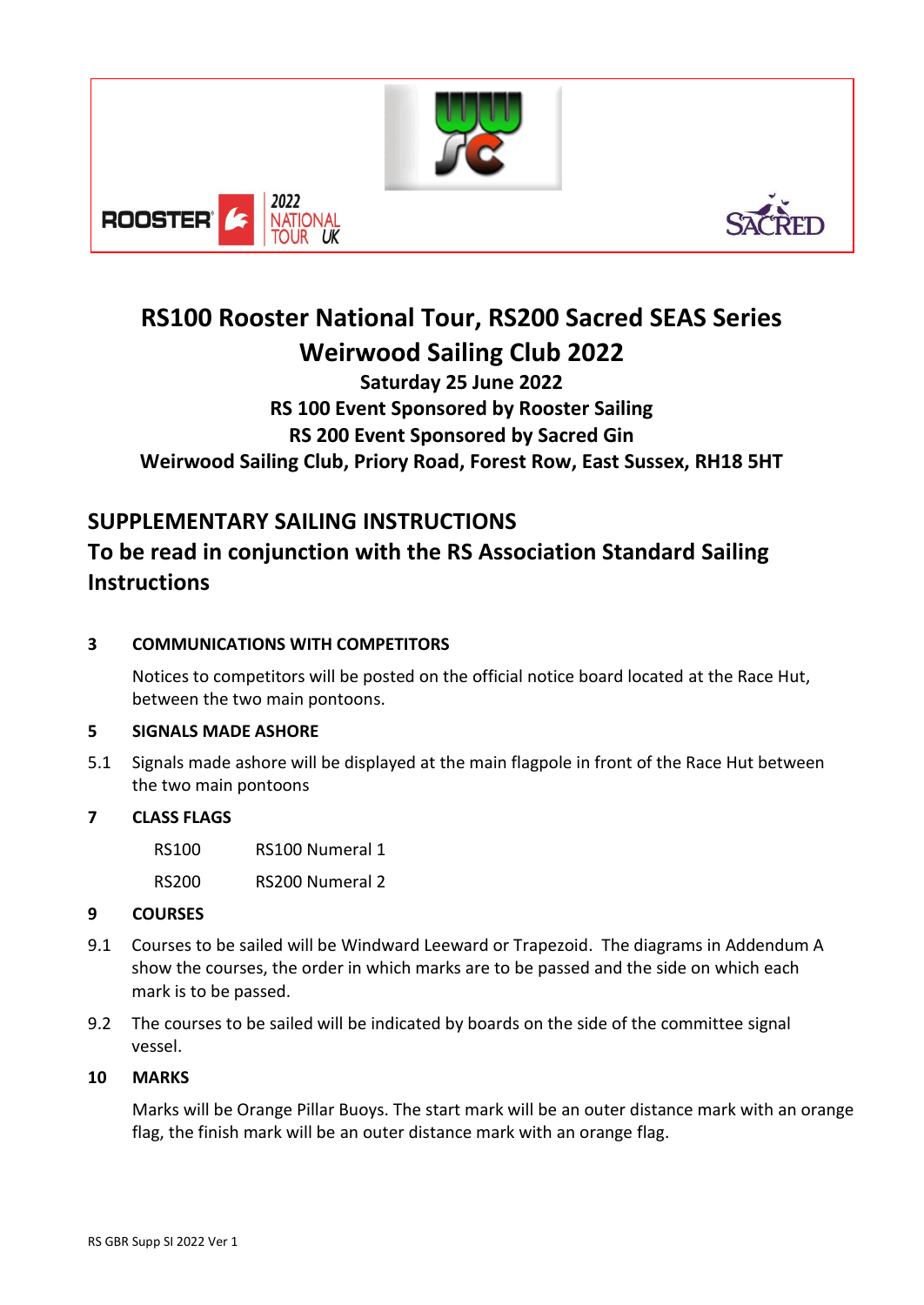#### **11 OBSTRUCTIONS**

Competitors should observe the 50M limit to the banks to avoid fishing activity and sailing no further west than buoy 8 at the far end of the reservoir. Competitors should avoid the large yellow structure approx. 200M to the west of the main dam in the centre of the reservoir and note that mooring line surround the structure by approx. 5M.

#### **17 HEARING REQUESTS**

17.4 Hearings will be held in the protest room in the training room in the clubhouse.

#### **23 OFFICIAL VESSELS**

Official vessels will be identified as follows: Committee Boat is a blue and white motorboat 'Nautibuoy' which will be further identified at the briefing.